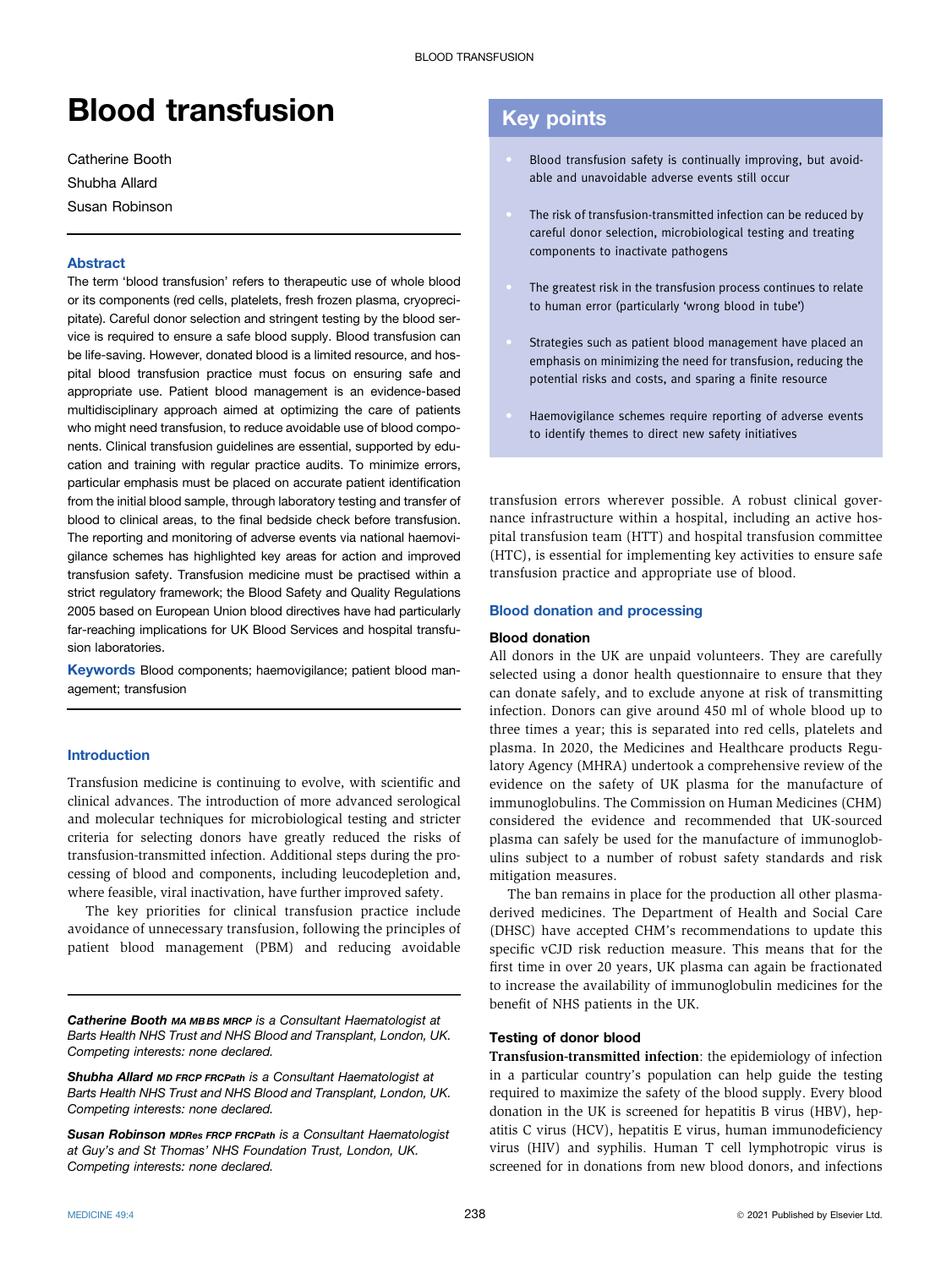such as malaria are screened for depending on the donor's travel history. A separate bacterial screening process is in place for platelets as there are differences in the storage requirements for this blood product. The risks of a potentially infectious HBV, HCV or HIV window-period donation not being detected on testing in the UK are very low, at <1 per million donations tested (see [https://www.shotuk.org/wp-content/uploads/myimages/](https://www.shotuk.org/wp-content/uploads/myimages/SHOT-REPORT-2019-Final-Bookmarked-v2.pdf) [SHOT-REPORT-2019-Final-Bookmarked-v2.pdf](https://www.shotuk.org/wp-content/uploads/myimages/SHOT-REPORT-2019-Final-Bookmarked-v2.pdf) Table 20.2, page 162).

Some donations are also tested for cytomegalovirus (CMV) antibody to help provide CMV-negative blood for particular patient groups. In the UK, the Advisory Committee on the Safety of Blood, Tissues and Organs (SaBTO) has reviewed the available evidence and recommended that leucodepletion of all blood components (other than granulocytes) provides adequate reduction of CMV risk for almost all clinical situations; however, CMV-seronegative red cell and platelet components should be provided for intrauterine transfusions, for neonates, and for pregnant women requiring elective transfusions during the course of pregnancy.

Variant Creutzfeldt-Jakob disease (vCJD): three vCJD cases in the UK in which blood transfusion was implicated took place before the introduction of leucodepletion and other measures taken by the UK Blood Services to reduce the risk of vCJD transmission by blood, plasma and tissue products. All these measures were reviewed and were endorsed by SaBTO in 2013. One of the measures, the provision of imported plasma for individuals born on or after 1 January 1996, was withdrawn in September 2019. This followed a recommendation by SaBTO based on evaluation of the risk of transmission of vCJD. Other risk reduction measures, such as leucodepletion, remain in place.

Other novel infections: the UK Blood Services' Standing Advisory Committee on Transfusion Transmitted Infection (SACTTI) reviews data on new infectious threats, carries out risk assessments and issues recommendations to the Blood Services. UK Blood Services have put cautionary safety measures in place in relation to the global COVID-19 pandemic. The Epidemiology Unit, SACTTI and Joint United Kingdom (UK) Blood Transfusion and Tissue Transplantation Services Professional Advisory Committee (JPAC) have been, and will continue to be, closely monitoring this outbreak, risk-assessing the potential impact on the safety of the UK blood supply and responding appropriately.

#### Processing of blood

Donor blood is collected into plastic packs containing citric phosphate dextrose, an anticoagulant that helps to support red cell metabolism. All units are then transported without delay to the blood centre for processing, with initial leucodepletion to remove white cells. Further processing is then undertaken to produce red cells, platelets and plasma under stringent quality control standards.

In the standard unit of red cells available in the UK, most of the plasma has been removed and replaced by a saline solution containing saline, adenine, glucose and mannitol, also known as optimal additive solution. Red cells are stored at 4°C and have a shelf life of 35 days.

An adult therapeutic dose or 1 unit of platelets can be produced either by single donor apheresis or by centrifugation of whole blood followed by separation and pooling of the plateletrich layer from four donations suspended in plasma. Platelets are stored at  $20-24$ °C with constant agitation to maintain optimal platelet function. Bacterial screening of platelets before release has been standard practice in the UK since 2011. This reduces the risk of bacteriological contamination and has allowed extension of the shelf life of platelet units to 7 days. Platelet components must not be placed in a refrigerator.

Fresh frozen plasma (FFP) is produced by separation and freezing of plasma at  $-30^{\circ}$ C. Once thawed, FFP must generally be used within 24 hours, but it can be stored at  $4^{\circ}$ C for up to 5 days for use in major haemorrhage.

Cryoprecipitate is prepared by undertaking controlled thawing of frozen plasma to precipitate high-molecular-weight proteins including factor VIII, von Willebrand factor and fibrinogen. Cryoprecipitate consists of the cryoglobulin fraction of plasma containing the major portion of factor VIII and fibrinogen. It is obtained by thawing a single donation of FFP at  $4^{\circ}$ C  $\pm$  2 $^{\circ}$ C. The cryoprecipitate is then rapidly frozen to  $-30^{\circ}$ C. It is available as pools of 5 units.

# Blood transfusion regulations and European Union (EU) blood directives

The EU blood directive on blood safety set standards of quality and safety for the collection, testing, processing, storage and distribution of human blood and components. This was written into English Law as the UK Blood Safety and Quality Regulations and was implemented in 2005.

# Impact of the Blood Safety and Quality Regulations in hospitals

The chief executive of each hospital with a transfusion laboratory has to submit a formal annual statement of compliance to the Medicines and Healthcare products Regulatory Agency (MHRA). Hospital transfusion laboratories can be inspected by the MHRA and, in the event of significant deficiencies, can be given the order to 'cease and desist from activities'. Hospital transfusion laboratories undertaking any processing activities such as irradiation must have a licence from the MHRA indicating blood establishment status.

All hospitals must have an HTC with multidisciplinary representation. These committees are responsible for overseeing the implementation of guidelines, clinical audit and training of all staff involved in transfusion. The HTC has an essential role within the hospital clinical governance framework and must be accountable to the chief executive. The HTT, which comprises the transfusion practitioner, transfusion laboratory manager and consultant haematologist in transfusion, undertakes various activities on a day-to-day basis to achieve the HTC's objectives.

### Patient blood management

PBM is an evidence-based, patient-focused initiative involving an integrated multidisciplinary multimodal team approach. By optimizing the patient's own blood volume, minimizing blood loss and optimizing the patient's physiological tolerance of anaemia, it aims to reduce unnecessary transfusion. This includes transfusion avoidance strategies such as preoperative correction of anaemia, intraoperative cell salvage,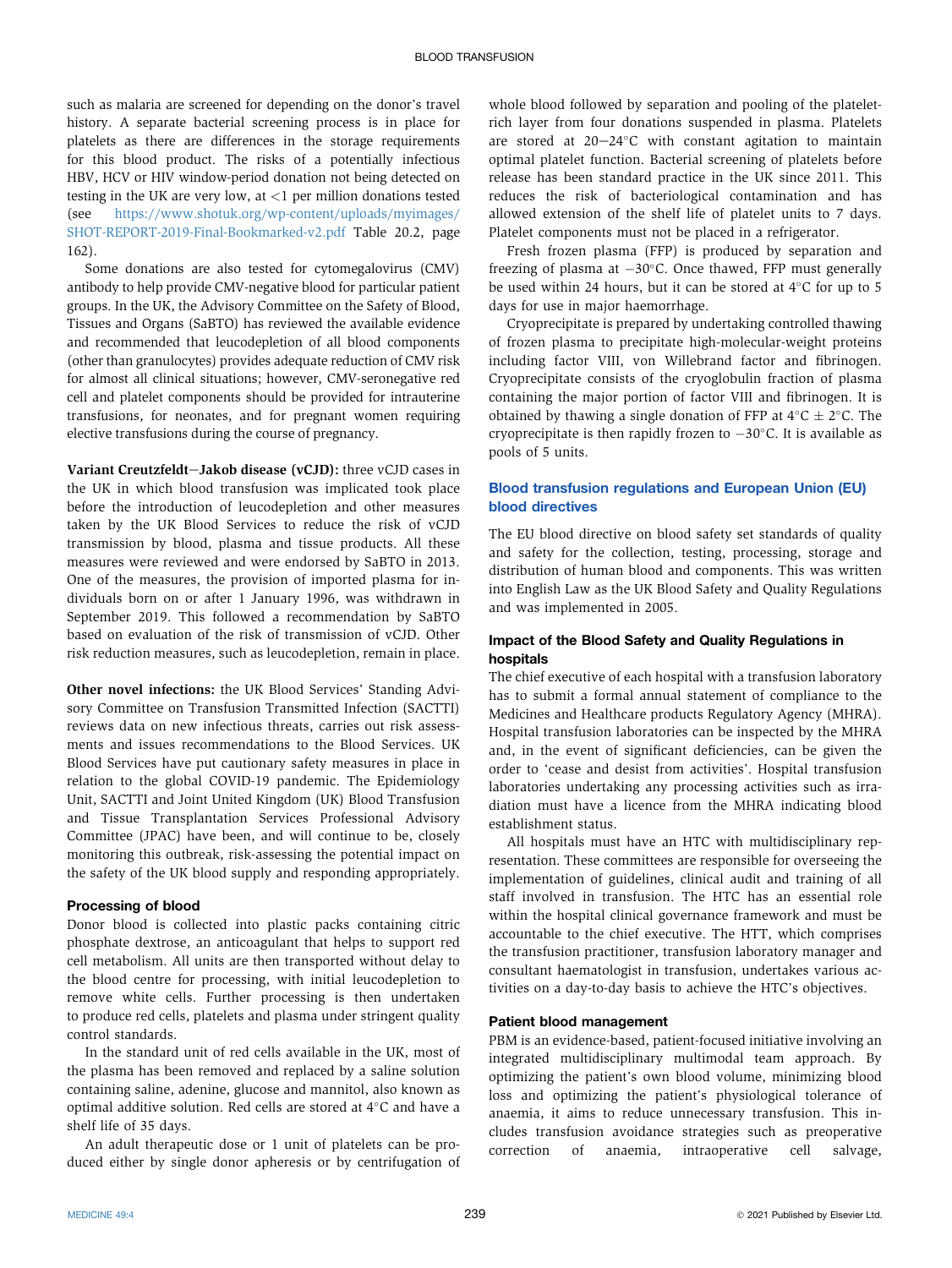antifibrinolytics (tranexamic acid) to reduce blood loss, use of restrictive transfusion triggers and giving a single red cell unit in patients who are not bleeding, followed by reassessment of the need for further transfusion. PBM builds on ideas previously laid out in 'Better Blood Transfusion' health circulars and is also a focus of the guidance issued by the National Institute for Health and Care Excellence (NICE) in 2015.

#### Laboratory transfusion

#### Blood group serology  $-$  ABO groups

There are four different ABO blood groups, which are determined by whether or not an individual's red cells have the A antigen (group A), the B antigen (group B), both A and B antigens (group AB) or neither (group O).

Depending on the ABO group, individuals produce anti-A or anti-B antibodies in early life that are mainly immunoglobulin M and can rapidly attack and destroy incompatible cells, with activation of the full complement pathway; this results in intravascular haemolysis (acute haemolytic reaction). It is therefore essential that only red cells of a compatible ABO group are transfused.

# Rhesus D (RhD) group and antibodies

Individuals who lack the RhD antigen are called D-negative and account for about 15% of the white British population (far fewer in some ethnic groups), with the majority, who do have the RhD antigen, called D-positive. D-negative individuals can become 'sensitized' and develop anti-D after being exposed to D-positive cells during transfusion or pregnancy. The clinical complications include haemolytic disease of the fetus and newborn (HDFN), the risk of which can be minimized by using anti-D immunoglobulin prophylaxis in D-negative mothers. Transfusion of D-positive red cells to a D-negative individual who is already sensitized can result in a 'delayed transfusion reaction', in which the red cells become coated with immunoglobulin G and are removed by the reticuloendothelial system by extravascular haemolysis. This can result in a failure of the haemoglobin to increase, together with jaundice, and may only manifest  $4-7$  days after transfusion.

There are around 300 human blood groups that belong to 30 separate red cell antigen systems as recognized by the International Society of Blood Transfusion. The ABO and RhD antigens are particularly important, but there are many other antigens on red cells that can result in the formation of antibodies after pregnancy or transfusion, such as Kell, other rhesus (c, C, E, e), Duffy (Fya, Fyb) and Kidd (Jka, Jkb) antigens, and these antibodies can also cause delayed transfusion reactions or HDFN.

#### Blood group and compatibility testing

The patient's red cells are grouped for ABO and RhD type, and the plasma is tested for anti-A and anti-B antibodies. Most UK laboratories now use automated blood grouping and antibody testing, with advanced information technology systems for documentation and reporting of results.

Because errors related to having the 'wrong blood in tube' are relatively common, with potential risk of ABO-mismatched transfusions, British Society for Haematology (BSH) guidelines

recommend that a second sample should be requested for confirming the ABO group in any new patient, provided this does not impede the urgent delivery of red cells or components.

The hospital transfusion laboratory can readily provide red cells that are ABO- and RhD-compatible using electronic issue (or 'computer cross-match'), with no further testing needed, provided the patient does not have any antibodies and that there are robust automated systems in place for antibody testing and identification of the patient. If a patient has red cell antibodies, electronic issue should not be used and a full cross-match must be carried out. Certain other patient groups are not suitable for electronic issue, such as those who have had a stem cell or solid organ transplant.

#### Special requirements

The hospital transfusion laboratory also needs to ensure that appropriate blood and components are provided for patients with special requirements, such as CMV-negative (see above) or irradiated blood. The latter is needed for immunocompromised patients to minimize risk of transfusion-associated graft-versushost disease. In addition to providing RhD-compatible blood, it is important to avoid transfusing Kell-positive red cells to Kellnegative girls and women with childbearing potential, to prevent the formation of anti-K antibodies that can cause severe **HDFN.** 

Certain patient groups, such as those with sickle cell disease, are at very high risk of forming red cell alloantibodies, which increases the risk of delayed haemolytic transfusion reactions. Patients with haemoglobinopathy should therefore be given blood that is matched for the patient's full extended rhesus (c, C, D, E, e) and K types, to prevent their forming antibodies to these highly immunogenic antigens.

### Clinical transfusion practice

#### Procedural safety

All hospitals must have a transfusion policy with clear guidance on correct patient identification and safe administration of blood and components, including the detection and management of adverse reactions. All hospital staff involved in the transfusion process, including phlebotomists, porters, medical and nursing staff, must undergo training and competency testing. It is particularly important that junior doctors, as key prescribers of blood components, be given training in the principles of PBM.

The decision to transfuse must be based on a thorough clinical assessment of patients and their individual needs; the indication for transfusion and confirmation of patient consent should be documented in their clinical records.

Errors in requesting, collecting and administering blood components (red cells, platelets, plasma components) can lead to significant risks. The Serious Hazards of Transfusion (SHOT) scheme [\(www.shotuk.org\)](http://www.shotuk.org), launched in 1995, has repeatedly shown that 'wrong blood into patient' episodes are an important reported transfusion hazard; these are mainly the result of human error that can lead to life-threatening haemolytic transfusion reactions and other significant morbidity. In 2019, 84.1% of reports to SHOT, including four ABO-incompatible red cell transfusions, related to human error. This may be because systemic factors were not properly identified or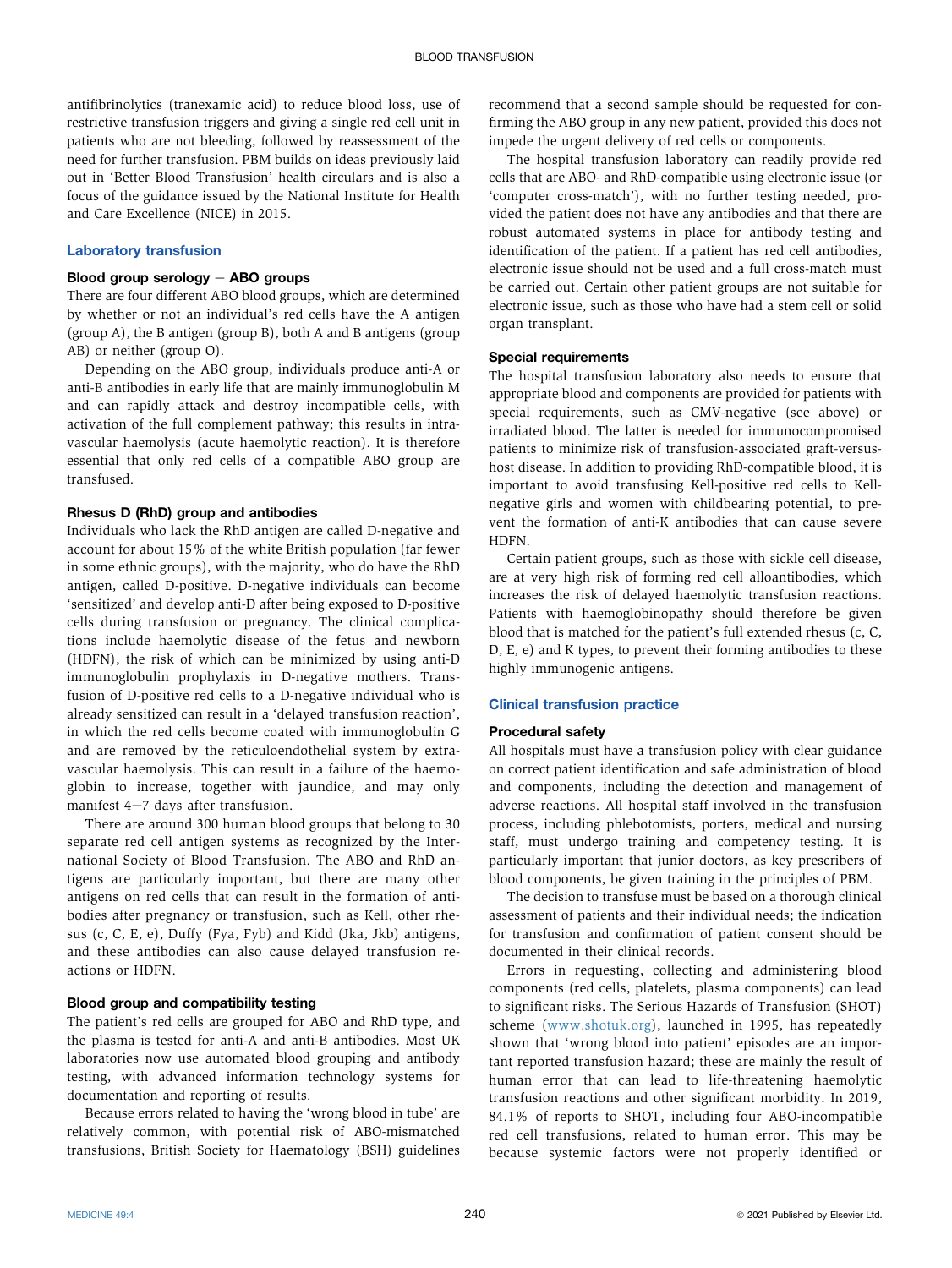<span id="page-3-0"></span>

BP, blood pressure; HTC, hospital transfusion committee; HTT, hospital transfusion team; MHRA, Medicines and Healthcare products Regulatory Agency; SHOT, Serious Hazards of Transfusion; TPR, temperature, pulse, respiration.

Figure 1

rectified, leading to short-term results rather than sustained improvement.

All patients given a blood transfusion must wear an identification band (or risk-assessed equivalent), with the minimum patient identifiers including last name, first name, date of birth and unique patient number. Positive patient identification is essential at all stages of the blood transfusion process, including blood sampling, collection of blood from storage and delivery to the clinical area and administration to the patient.

The detection and clinical management of acute transfusion reactions is outlined in [Figure 1.](#page-3-0) Adverse events or reactions related to the transfusion should be appropriately investigated and reported to local risk management, SHOT and the MHRA via the Serious Adverse Blood Reactions and Events system.

#### Use of red cells

Red cells are indicated to increase the haemoglobin concentration and hence oxygen-carrying capacity of the blood after acute haemorrhage or in chronic anaemia (e.g. bone marrow failure, inherited anaemia, haemolytic disease of the newborn). The 'Blood Components' App, created by the National Blood Transfusion Committee (NBTC) based on national guidelines for transfusion, incorporates NBTC indication codes and is a useful resource to help appropriate use.

There has been a trend in favour of lowering the haemoglobin threshold used as a 'trigger' for red cell transfusion (e.g. haemoglobin trigger of 70 or 80 g/litre for most patients, with a trigger of 80 or 90 g/litre if there is a history of cardiac disease). This is based on evidence from patient populations in intensive care, after cardiac and hip surgery, in acute gastrointestinal bleeding and in sepsis, showing that a restrictive transfusion strategy resulted in equivalent clinical outcomes. However, individual patient factors must be taken into account. The initial assessment should include evaluation of the patient's age, body weight and any co-morbidity predisposing to transfusion